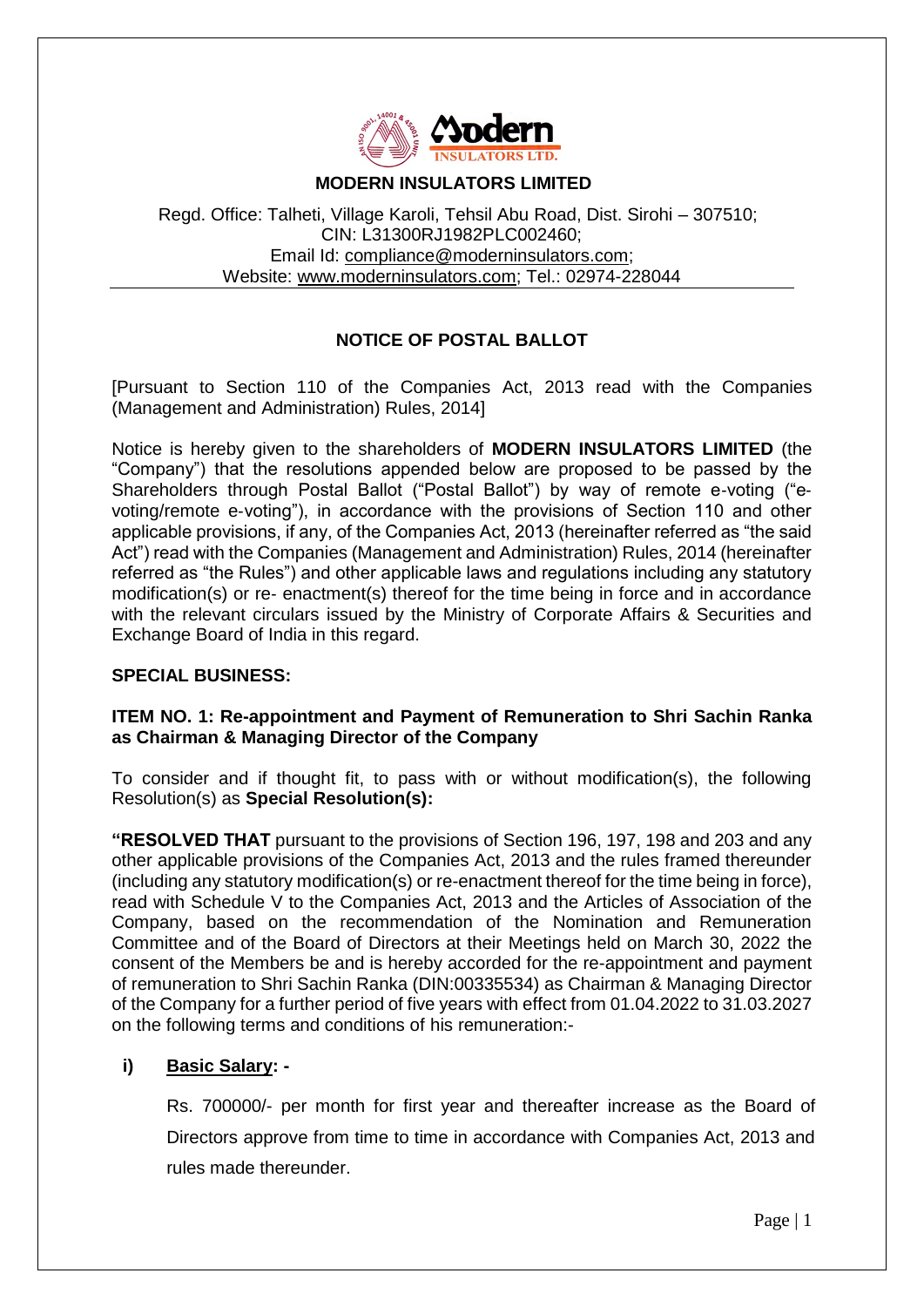### **ii) Perquisites and allowances: -**

- a) Company's contribution towards Provident Fund as per Company's Rules but not exceeding 12% of the basic salary.
- b) Company's contribution towards National Pension System (NPS) as per Company's rules but not exceeding 10% of the basic salary.
- c) Gratuity not exceeding half month's salary for each completed year of service as provided in Gratuity Act.
- d) Free use of car with driver for Company's business.
- e) Free Telephone facility at residence for Company's business.
- f) Fees of Clubs subject to maximum of two clubs, the total amount of which shall not exceed Rs. 200000/- per annum.
- **iii)** He shall not be paid any sitting fees for attending the meetings of Board of Directors or Committee thereof.

**RESOLVED FURTHER THAT** wherein any financial year during the tenure of Shri Sachin Ranka, Chairman & Managing Director, the Company has no profits or its profits are inadequate, the Company may pay to him the above remuneration as the minimum remuneration by way of salary subject to the requisite approvals, if any.

**RESOLVED FURTHER THAT** the Board be and is hereby authorized to do all such acts, deeds and things and execute all such documents, instruments and writings as may be required and to delegate all or any of its powers herein conferred to any Director(s) to give effect to the aforesaid resolution."

> **By Order of the Board of Directors For Modern Insulators Limited**

**Sd/- Date: March 30, 2022** Utkarsh Gaur **Place: Abu Road Company Secretary and Compliance Officer**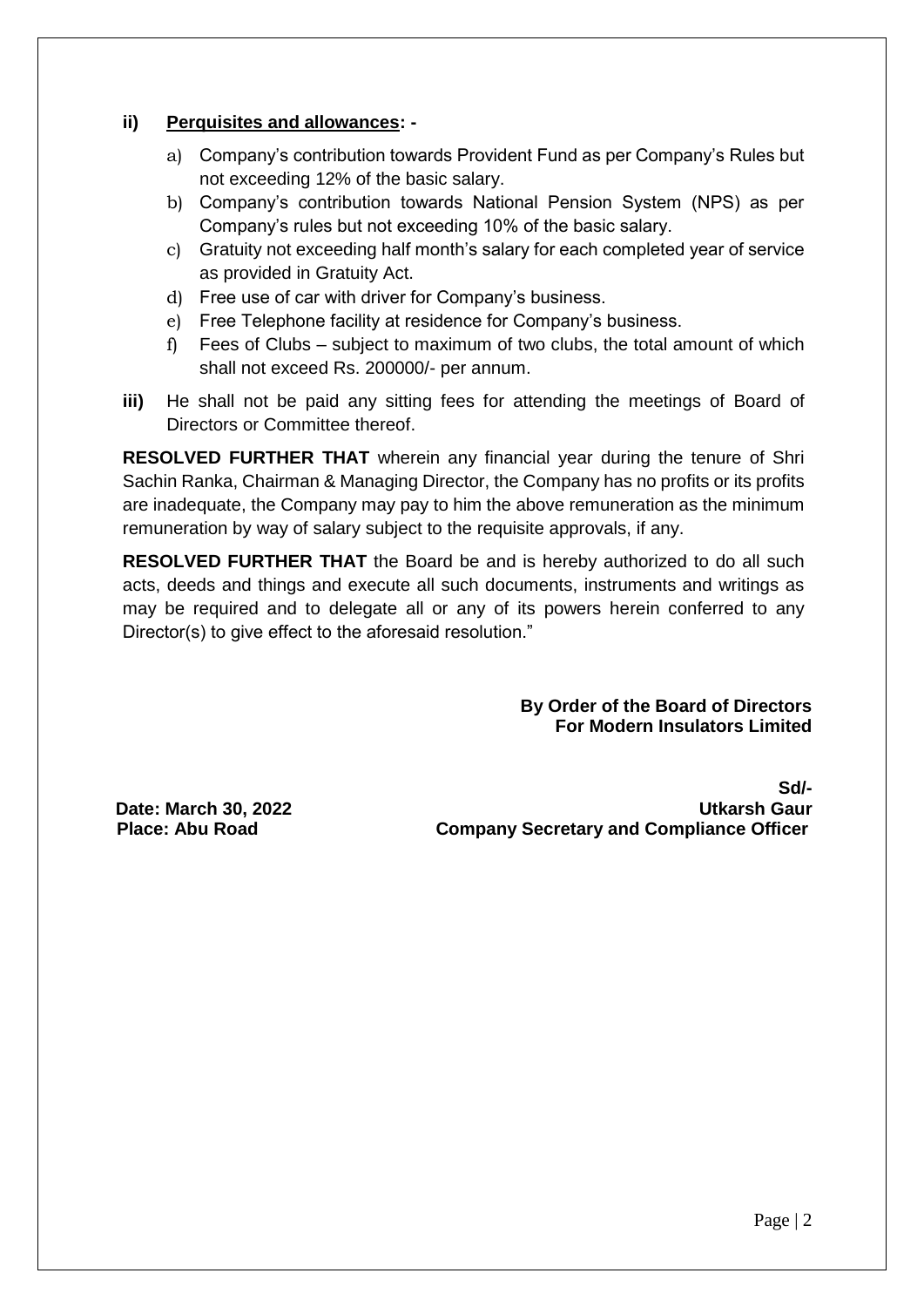#### **NOTES:**

- 1. Ministry of Corporate Affairs, Government of India (the "MCA") in terms of the General Circular No.14/2020 dated 8th April 2020, General Circular No. 17/2020 dated 13th April 2020, General Circular No. 22/2020 dated 15th June 2020, General Circular No. 33/2020 dated 28th September 2020, General Circular No. 39/2020 dated 31st December 2020, General Circular No 10/2021 dated June 23, 2021 and General Circular No 20/2021 dated December 8, 2021 (the "MCA Circulars"), in view of the current extraordinary circumstances due to COVID‐19 pandemic requiring social distancing, has advised the companies to take all decisions requiring members' approval, other than items of ordinary business or business where any person has a right to be heard, through the mechanism of postal ballot / e‐voting in accordance with the provisions of the Companies Act 2013 and rules made thereunder, without holding a general meeting. The MCA has further clarified that for companies that are required to provide e-voting facility under the Act, while they are transacting any business(es) only by postal ballot upto 30th June 2022, the requirements provided in Rule 20 of the Rules as well as the framework provided in the MCA Circulars will be applicable mutatis mutandis. Further, the company will send Postal Ballot Notice by email to all its shareholders who have registered their email addresses with the Company/RTA or Depository/Depository Participants and the communication of assent/dissent of the members will only take place through the remote e-voting system. This Postal Ballot is accordingly being initiated in accordance with the MCA Circulars.
- 2. Hence, in accordance with the MCA Circulars, physical copies of Postal Ballot Notice along with Postal Ballot Forms and pre‐paid business reply envelope are not being sent to the shareholders for this Postal Ballot and shareholders are required to communicate their assent or dissent through the remote e‐voting system only.
- 3. An Explanatory Statement pursuant to Section 102 of the Companies Act, 2013 ("the Act") setting out material facts concerning the Resolutions is annexed herewith.
- 4. Brief profiles and other additional information pursuant to Regulation 36(3) of the Securities and Exchange Board of India (Listing Obligations and Disclosure Requirements) Regulations, 2015 and Secretarial Standard on General Meetings (SS‐2) issued by the Institute of Company Secretaries of India, in respect of the Directors seeking re‐appointment, are also annexed to the Notice.
- 5. The relevant documents referred to in the accompanying Notice and the Statement pursuant to Section 102 of the Act, shall be available for inspection by the members at the Registered Office of the Company during normal business hours (between 11.00 A.M. to 1.00 P.M.) on all working days upto and including the date of declaration of the results of Postal Ballot. The relevant documents will also be made available on the website of the Company during the abovementioned period. Members seeking to inspect such documents can also send an email to [compliance@moderninsulators.com.](mailto:compliance@moderninsulators.com)
- 6. The Notice is being sent only through electronic mode to all the Members/Beneficiaries, whose names appear on the Register of Members/ Record of Depositories as on **Friday, April 8, 2022** and who have registered their email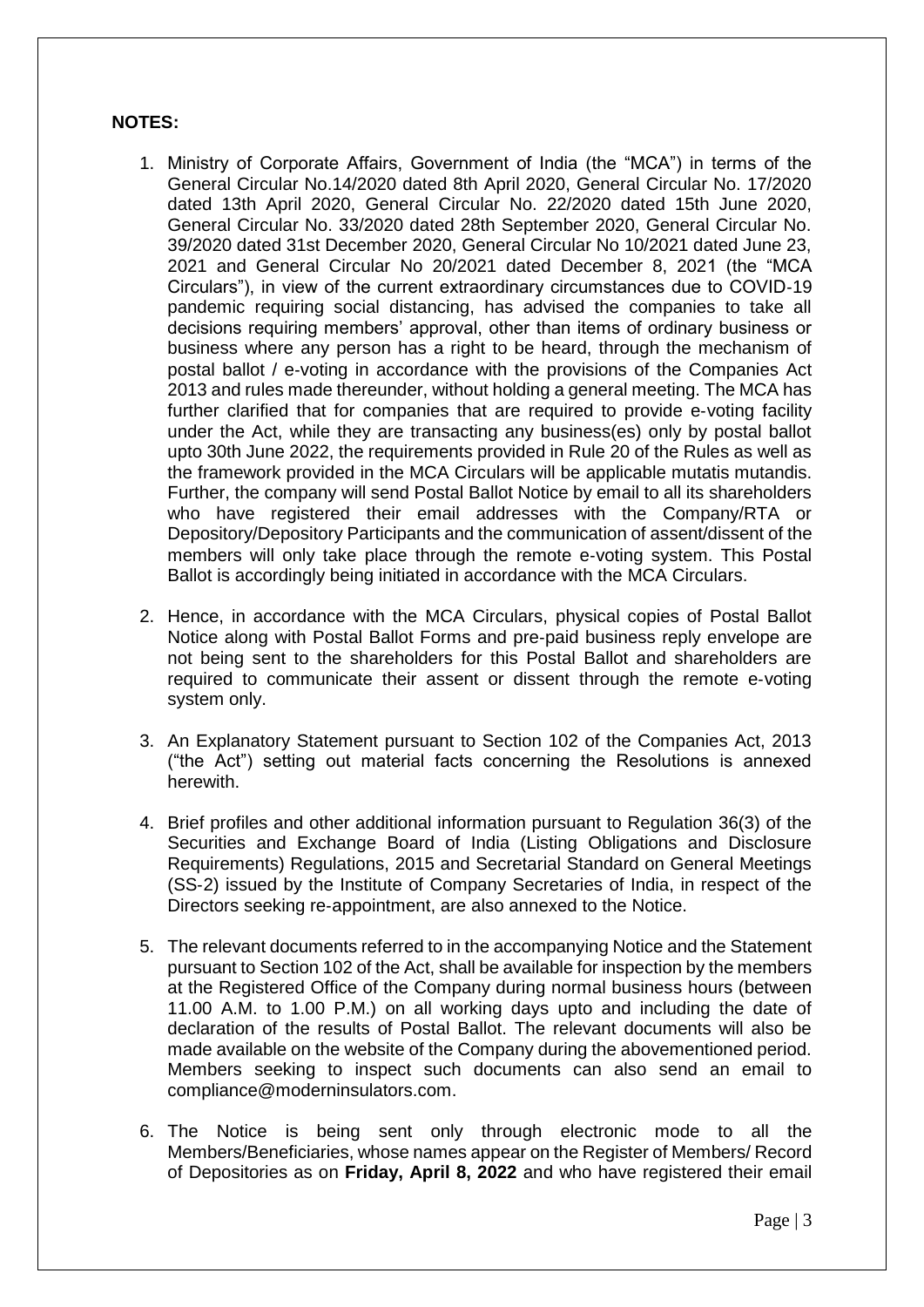addresses with the Company/RTA or Depository/Depository Participant, in accordance with the provisions of the Companies Act, 2013, read with Rules made thereunder and the MCA Circulars. Voting Rights shall be reckoned on the paid‐up value of shares registered in the name of the Member(s) as on that date and any person who is not a member as on that date should treat this Notice for information purposes only. The Notice of Postal Ballot is also placed on the website of the Company i.e. www.moderninsulators.com and the website of CDSL i.e. www.evotingindia.com and at the relevant section of the website of the stock exchange on which the shares of the Company are listed i.e. www.bseindia.com.

- 7. In compliance with the provisions of Sections 108 and 110 of the Act, read with the Companies (Management and Administration) Rules, 2014 and the Securities and Exchange Board of India (Listing Obligations and Disclosure Requirements) Regulations, 2015 (Listing Regulations), the Company is pleased to offer E‐voting facility to all the Members, to enable them to cast their votes electronically. The Company has appointed Central Depository Services (India) Limited (CDSL) for facilitating e-voting to enable the members to cast their votes electronically (hereinafter referred to as the "Remote e‐voting").
- 8. Pursuant to the provisions of Section 110, the MCA Circulars and other applicable provisions, if any, of the Act read with the Companies (Management and Administration) Rules, 2014, assent or dissent of the Members in respect of the resolutions contained in this Notice dated March 30, 2022 is being taken through remote E‐voting only. Please note that pursuant to the MCA Circular voting by members can only be through e‐voting.
- 9. There will be one E-vote for every Folio/Client ID irrespective of the number of joint holders.
- 10. The **voting period begins on Monday, April 18, 2022 from 09.00 A.M. and ends on Tuesday, May 17, 2022 at 5.00 P.M.** . During this period, members of the Company holding equity shares either in physical form or in dematerialized form, as on the cut‐off date i.e., Friday, April 8, 2022 may cast their vote electronically. The e-voting module shall be disabled by CDSL for voting thereafter.
- 11. Voting Rights in the Postal Ballot cannot be exercised by a proxy.
- 12. The Board of Directors have appointed Ms. Jyoti Soni (ACS 38058; COP No. 19478) of Jyoti Soni & Associates, Practicing Company Secretaries, as the Scrutiniser for conducting the Postal Ballot process in a fair and transparent manner. The Scrutiniser have communicated their willingness to be appointed for the said purpose.
- 13. The Scrutiniser will, after the conclusion of remote e-voting, scrutinise the votes cast through remote e‐voting, submit his report to the Chairman or a person authorised by him, who shall countersign the same and declare results of the Postal Ballot/E‐voting within two working days from the conclusion of remote e‐ voting and the same, along with the consolidated Scrutiniser's Report, will be placed on the website of the Company (www.moderninsulators.com) and the website of CDSL (www.evotingindia.com) immediately after the declaration of result by the Chairman and in his absence, any Director/officer of the Company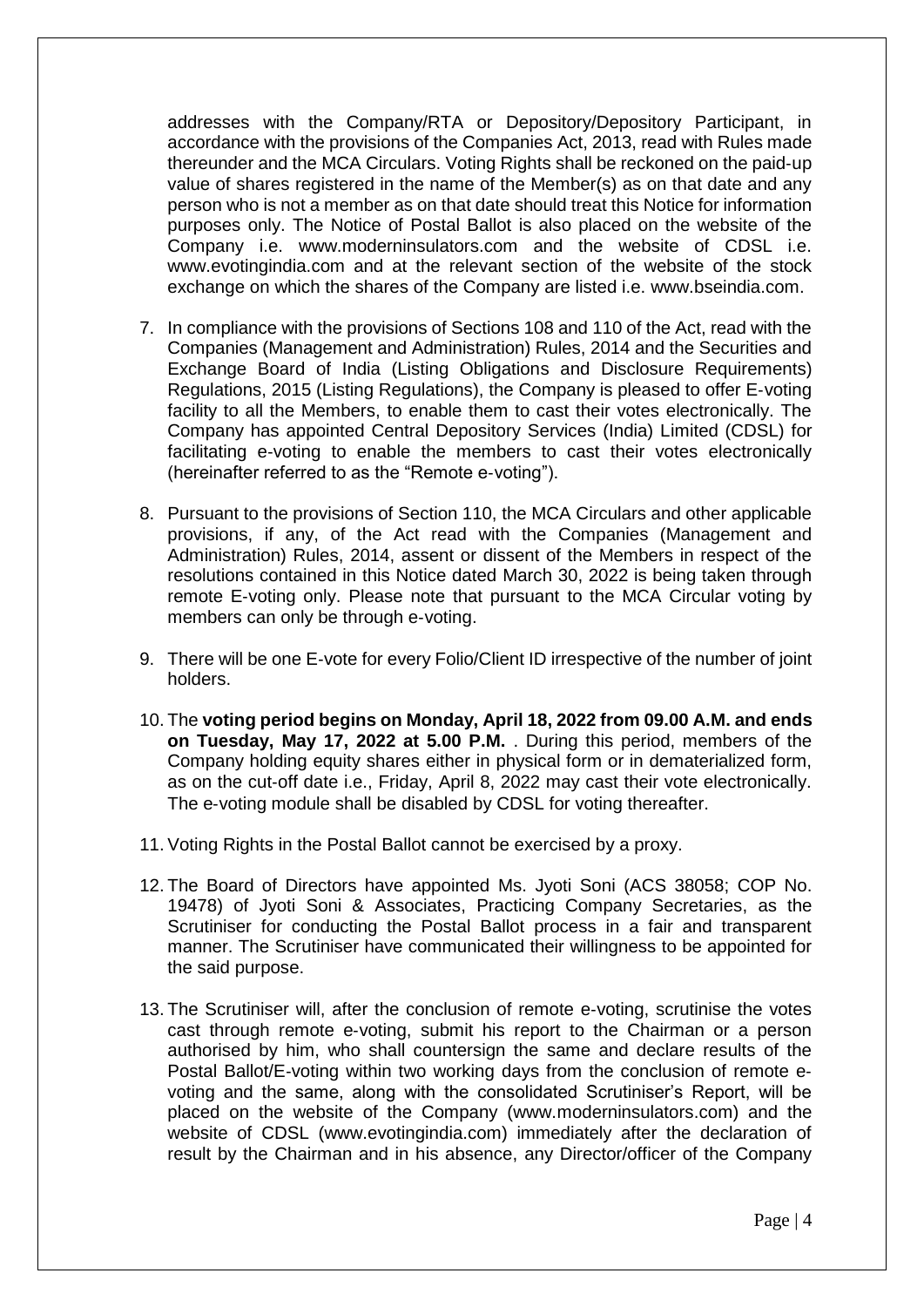authorized by the Chairman and the same will also be communicated to BSE Limited.

- 14. The Scrutinizer's decision on the validity of a E‐voting will be final.
- 15. The Resolution(s) as mentioned in the notice shall be deemed to have been passed on May 17, 2022, being the last date for e‐voting. The Company will also display the results of the postal ballot at its registered office.
- 16. With a view to use natural resources responsibly, we request shareholders to update their contact details including e‐mail address, mandates, nominations, power of attorney, Bank details covering name of the Bank and branch details, Bank account number, MICR code, IFSC code, etc. with their depository participants and with RTA if shares are held in physical form to enable the Company to send all the communications electronically including Annual Report, Notices, Circulars, etc.
- 17. The Securities and Exchange Board of India has mandated the submission of the Permanent Account Number (PAN) by every participant in the securities market. Members holding shares in electronic form are, therefore, requested to submit the PAN details to their Depository Participants with whom they are maintaining their demat accounts. Members holding shares in physical form can submit their PAN details to the Company/RTA.

#### **18. Process for those shareholders whose email/mobile no. are not registered with the company/depositories.**

- a. For Physical shareholders Please provide necessary details like Folio No., Name of shareholder, scanned copy of the share certificate (front and back), PAN (self-attested scanned copy of PAN card), AADHAR (self-attested scanned copy of Aadhar Card) by email to [investors@beetalfinancial.com.](mailto:investors@beetalfinancial.com)
- b. For Demat shareholders Please update your email id & mobile no. with your respective Depository Participant (DP)
- c. For Individual Demat shareholders Please update your email id & mobile no. with your respective Depository Participant (DP) which is mandatory while e-Voting & joining virtual meetings through Depository.

### **INSTRUCTIONS FOR SHAREHOLDERS FOR REMOTE E-VOTING ARE AS UNDER:**

I. The voting period begins on **Monday, April 18, 2022 from 09.00 A.M.** and ends on **Tuesday, May 17, 2022 at 5.00 P.M.**. During this period shareholders' of the Company, holding shares either in physical form or in dematerialized form, as on the cut-off date **Friday, April 8, 2022** may cast their vote electronically. The e-voting module shall be disabled by CDSL for voting thereafter.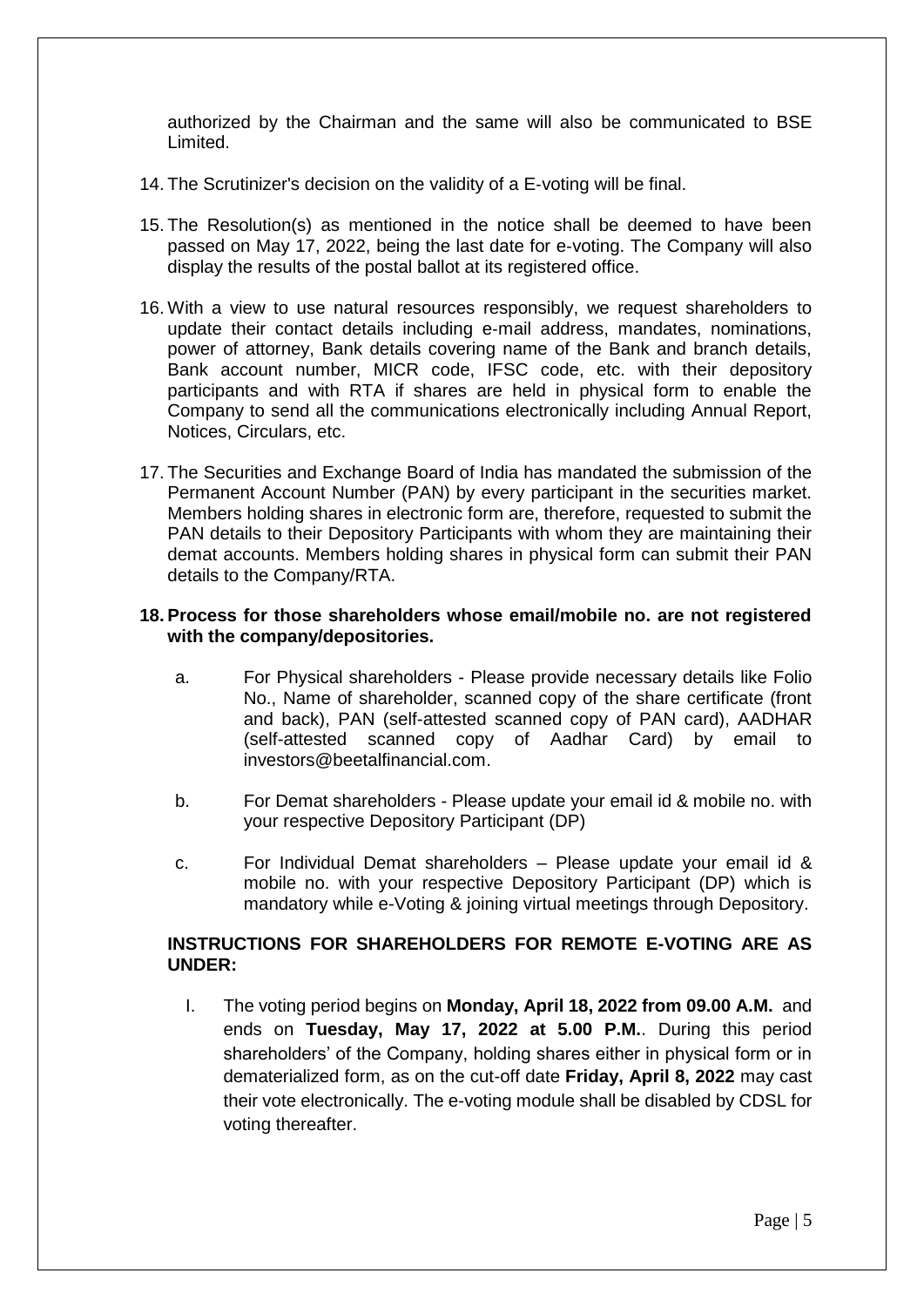II. Pursuant to SEBI Circular No. SEBI/HO/CFD/CMD/CIR/P/2020/242 dated 09.12.2020, under Regulation 44 of Securities and Exchange Board of India (Listing Obligations and Disclosure Requirements) Regulations, 2015, listed entities are required to provide remote e-voting facility to its shareholders, in respect of all shareholders' resolutions. However, it has been observed that the participation by the public non-institutional shareholders/retail shareholders is at a negligible level.

Currently, there are multiple e-voting service providers (ESPs) providing evoting facility to listed entities in India. This necessitates registration on various ESPs and maintenance of multiple user IDs and passwords by the shareholders.

In order to increase the efficiency of the voting process, pursuant to a public consultation, it has been decided to enable e-voting to all the demat account holders, by way of a single login credential, through their demat accounts/ websites of Depositories/ Depository Participants. Demat account holders would be able to cast their vote without having to register again with the ESPs, thereby, not only facilitating seamless authentication but also enhancing ease and convenience of participating in e-voting process.

III. In terms of SEBI circular no. SEBI/HO/CFD/CMD/CIR/P/2020/242 dated December 9, 2020 on e-Voting facility provided by Listed Companies, Individual shareholders holding securities in demat mode are allowed to vote through their demat account maintained with Depositories and Depository Participants. Shareholders are advised to update their mobile number and email Id in their demat accounts in order to access e-Voting facility.

Pursuant to above said SEBI Circular, Login method for e-Voting for Individual shareholders holding securities in Demat mode is given below: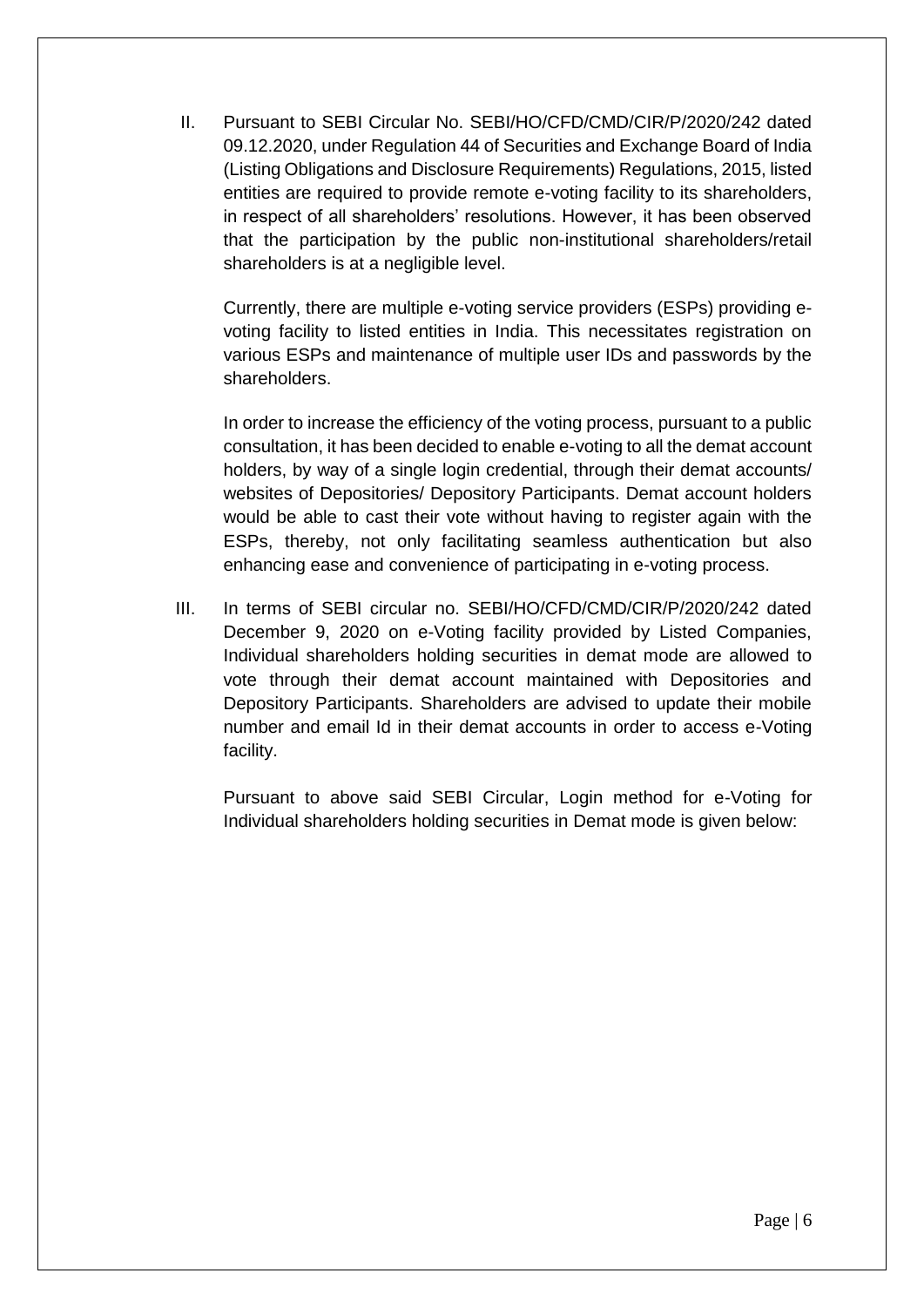| <b>Type</b><br>of <sub>l</sub><br>shareholders                                           | <b>Login Method</b>                                                                                                                                                                                                                                                                                                                                                                                                                                                                                                                                                                                                                                                                                                                                                                                             |
|------------------------------------------------------------------------------------------|-----------------------------------------------------------------------------------------------------------------------------------------------------------------------------------------------------------------------------------------------------------------------------------------------------------------------------------------------------------------------------------------------------------------------------------------------------------------------------------------------------------------------------------------------------------------------------------------------------------------------------------------------------------------------------------------------------------------------------------------------------------------------------------------------------------------|
| Individual<br><b>Shareholders</b><br>holding<br>securities in<br>Demat mode<br>with CDSL | 1) Users who have opted for CDSL Easi / Easiest facility, can login<br>through their existing user id and password. Option will be made<br>available to reach e-Voting page without any further<br>authentication. The URL for users to login to Easi / Easiest are<br>https://web.cdslindia.com/myeasi/home/login<br>visit<br>or<br>www.cdslindia.com and click on Login icon and select New<br>System Myeasi.                                                                                                                                                                                                                                                                                                                                                                                                 |
|                                                                                          | 2) After successful login the Easi / Easiest user will be able to see<br>the e-Voting option for eligible companies where the evoting is<br>in progress as per the information provided by company. On<br>clicking the evoting option, the user will be able to see e-Voting<br>page of the e-Voting service provider for casting your vote<br>during the remote e-Voting period or joining virtual meeting &<br>voting during the meeting. Additionally, there is also links<br>provided to access the system of all e-Voting Service Providers<br>i.e. CDSL/NSDL/KARVY/LINKINTIME, so that the user can visit<br>the e-Voting service providers' website directly.                                                                                                                                            |
|                                                                                          | 3) If the user is not registered for Easi/Easiest, option to register is<br>available<br>at<br>https://web.cdslindia.com/myeasi/Registration/EasiRegistration                                                                                                                                                                                                                                                                                                                                                                                                                                                                                                                                                                                                                                                   |
|                                                                                          | 4) Alternatively, the user can directly access e-Voting page by<br>providing Demat Account Number and PAN No. from a e-Voting<br>link available on www.cdslindia.com home page. The system<br>will authenticate the user by sending OTP on registered Mobile<br>& Email as recorded in the Demat Account. After successful<br>authentication, user will be able to see the e-Voting option<br>where the evoting is in progress and also able to directly access<br>the system of all e-Voting Service Providers.                                                                                                                                                                                                                                                                                                |
| Individual<br>Shareholders<br>holding<br>securities in<br>demat mode<br>with NSDL        | If you are already registered for NSDL IDeAS facility, please visit<br>I.<br>the e-Services website of NSDL. Open web browser by typing<br>the following URL: https://eservices.nsdl.com either on a<br>Personal Computer or on a mobile. Once the home page of e-<br>Services is launched, click on the "Beneficial Owner" icon under<br>"Login" which is available under 'IDeAS' section. A new screen<br>will open. You will have to enter your User ID and Password.<br>After successful authentication, you will be able to see e-Voting<br>services. Click on "Access to e-Voting" under e-Voting services<br>and you will be able to see e-Voting page. Click on company<br>name or e-Voting service provider name and you will be re-<br>directed to e-Voting service provider website for casting your |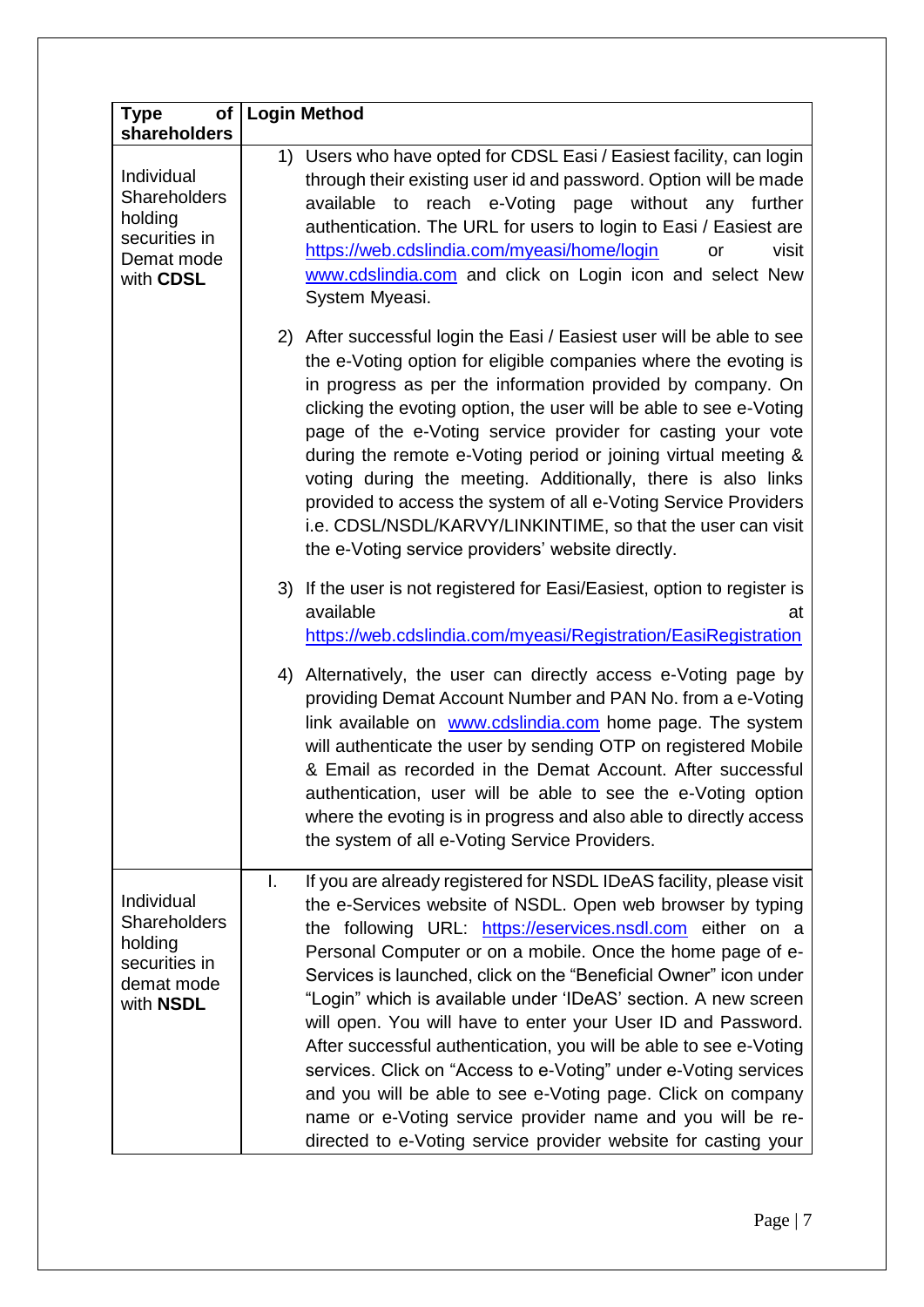|                                                                                                                                                        |      | vote during the remote e-Voting period or joining virtual meeting<br>& voting during the meeting.                                                                                                                                                                                                                                                                                                                                                                                                                                                                                                                                                                                                                                                                                                                                                                                           |
|--------------------------------------------------------------------------------------------------------------------------------------------------------|------|---------------------------------------------------------------------------------------------------------------------------------------------------------------------------------------------------------------------------------------------------------------------------------------------------------------------------------------------------------------------------------------------------------------------------------------------------------------------------------------------------------------------------------------------------------------------------------------------------------------------------------------------------------------------------------------------------------------------------------------------------------------------------------------------------------------------------------------------------------------------------------------------|
|                                                                                                                                                        | Ш.   | If the user is not registered for IDeAS e-Services, option to<br>register is available at https://eservices.nsdl.com.<br><b>Select</b><br>"Register Online for<br><b>IDeAS</b><br>"Portal<br>click<br>or<br>at<br>https://eservices.nsdl.com/SecureWeb/IdeasDirectReq.jsp                                                                                                                                                                                                                                                                                                                                                                                                                                                                                                                                                                                                                   |
|                                                                                                                                                        | III. | Visit the e-Voting website of NSDL. Open web browser by typing<br>the following URL: https://www.evoting.nsdl.com/ either on a<br>Personal Computer or on a mobile. Once the home page of e-<br>Voting system is launched, click on the icon "Login" which is<br>available under 'Shareholder/Member' section. A new screen<br>will open. You will have to enter your User ID (i.e. your sixteen<br>digit demat account number hold with NSDL), Password/OTP<br>and a Verification Code as shown on the screen. After<br>successful authentication, you will be redirected to NSDL<br>Depository site wherein you can see e-Voting page. Click on<br>company name or e-Voting service provider name and you will<br>be redirected to e-Voting service provider website for casting<br>your vote during the remote e-Voting period or joining virtual<br>meeting & voting during the meeting |
| Individual<br><b>Shareholders</b><br>(holding<br>securities<br>in<br>demat mode)<br>login through<br>their<br><b>Depository</b><br><b>Participants</b> |      | You can also login using the login credentials of your demat<br>account through your Depository Participant registered with<br>NSDL/CDSL for e-Voting facility. After Successful login, you will<br>be able to see e-Voting option. Once you click on e-Voting<br>option, you will be redirected to NSDL/CDSL Depository site<br>after successful authentication, wherein you can see e-Voting<br>feature. Click on company name or e-Voting service provider<br>name and you will be redirected to e-Voting service provider<br>website for casting your vote during the remote e-Voting period<br>or joining virtual meeting & voting during the meeting.                                                                                                                                                                                                                                 |

**Important note:** Members who are unable to retrieve User ID/ Password are advised to use Forget User ID and Forget Password option available at above mentioned website.

Helpdesk for Individual Shareholders holding securities in demat mode for any technical issues related to login through Depository i.e. CDSL and NSDL

| Login type                                                            | <b>Helpdesk details</b>                                                                        |
|-----------------------------------------------------------------------|------------------------------------------------------------------------------------------------|
| Individual Shareholders holding<br>securities in Demat mode with CDSL | Members facing any technical issue in login<br>can contact CDSL helpdesk by sending a          |
|                                                                       | request at helpdesk.evoting@cdslindia.comor<br>contact at 022-23058738 and 22-23058542-<br>43. |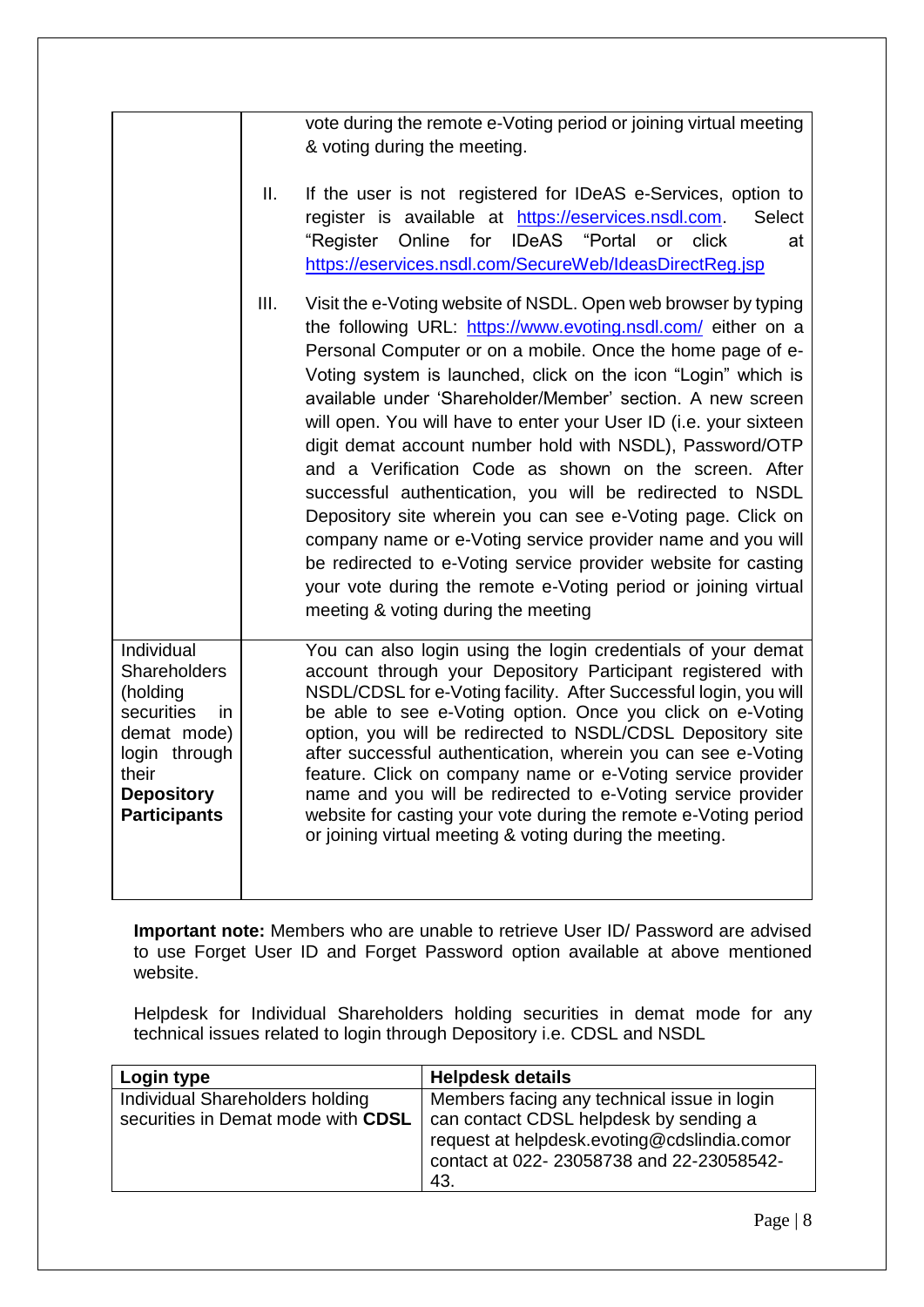| Individual Shareholders holding<br>securities in Demat mode with NSDL | Members facing any technical issue in login can<br>contact NSDL helpdesk by sending a request at<br>evoting@nsdl.co.in or call at toll free no.: 1800<br>1020 990 and 1800 22 44 30 |
|-----------------------------------------------------------------------|-------------------------------------------------------------------------------------------------------------------------------------------------------------------------------------|

- IV. Login method for Remote e-Voting for **shareholders other than individual shareholders holding in Demat form & physical shareholders.**
	- 1) The shareholders should log on to the e-voting website [www.evotingindia.com.](http://www.evotingindia.com/)
	- 2) Click on "Shareholders" module.
	- 3) Now enter your User ID
		- a. For CDSL: 16 digits beneficiary ID,
		- b. For NSDL: 8 Character DP ID followed by 8 Digits Client ID,
		- c. Shareholders holding shares in Physical Form should enter Folio Number registered with the Company.
	- 4) Next enter the Image Verification as displayed and Click on Login.
	- 5) If you are holding shares in demat form and had logged on to [www.evotingindia.com](http://www.evotingindia.com/) and voted on an earlier e-voting of any company, then your existing password is to be used.
	- 6) If you are a first-time user follow the steps given below:

|                    | For Shareholders holding shares in Demat Form other than individual<br>and Physical Form |  |  |
|--------------------|------------------------------------------------------------------------------------------|--|--|
| <b>PAN</b>         | Enter your 10 digit alpha-numeric *PAN issued by Income Tax Department                   |  |  |
|                    | (Applicable for both demat shareholders as well as physical shareholders)                |  |  |
|                    | Shareholders who have not updated their PAN<br>the<br>with<br>$\bullet$                  |  |  |
|                    | Company/Depository Participant are requested to use the sequence                         |  |  |
|                    | number sent by Company/RTA or contact Company/RTA.                                       |  |  |
| <b>Dividend</b>    | Enter the Dividend Bank Details or Date of Birth (in dd/mm/yyyy format) as               |  |  |
| <b>Bank</b>        | recorded in your demat account or in the company records in order to login.              |  |  |
| <b>Details</b>     | If both the details are not recorded with the depository or company,<br>$\bullet$        |  |  |
| <b>OR</b> Date     | please enter the member id / folio number in the Dividend Bank                           |  |  |
| <b>Birth</b><br>οf | details field as mentioned in instruction (3).                                           |  |  |
| (DOB)              |                                                                                          |  |  |

- V. After entering these details appropriately, click on "SUBMIT" tab.
- VI. Shareholders holding shares in physical form will then directly reach the Company selection screen. However, shareholders holding shares in demat form will now reach 'Password Creation' menu wherein they are required to mandatorily enter their login password in the new password field. Kindly note that this password is to be also used by the demat holders for voting for resolutions of any other company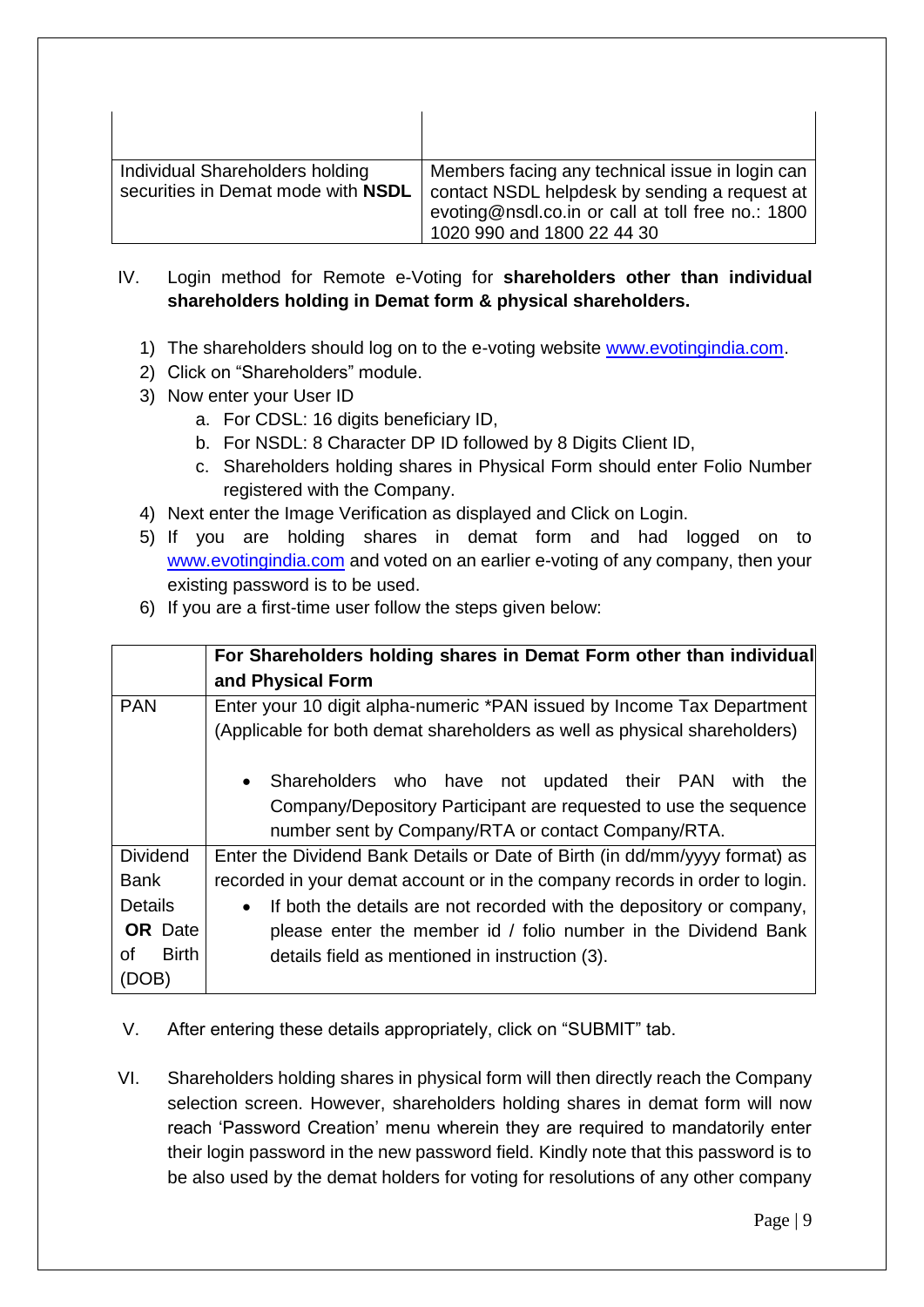on which they are eligible to vote, provided that company opts for e-voting through CDSL platform. It is strongly recommended not to share your password with any other person and take utmost care to keep your password confidential.

- VII. For shareholders holding shares in physical form, the details can be used only for e-voting on the resolutions contained in this Notice.
- VIII. Click on the EVSN of Modern Insulators Limited on which you choose to vote.
- IX. On the voting page, you will see "RESOLUTION DESCRIPTION" and against the same the option "YES/NO" for voting. Select the option YES or NO as desired. The option YES implies that you assent to the Resolution and option NO implies that you dissent to the Resolution.
- X. Click on the "RESOLUTIONS FILE LINK" if you wish to view the entire Resolution details.
- XI. After selecting the resolution, you have decided to vote on, click on "SUBMIT". A confirmation box will be displayed. If you wish to confirm your vote, click on "OK", else to change your vote, click on "CANCEL" and accordingly modify your vote.
- XII. Once you "CONFIRM" your vote on the resolution, you will not be allowed to modify your vote.
- XIII. You can also take a print of the votes cast by clicking on "Click here to print" option on the Voting page.
- XIV. If a demat account holder has forgotten the login password then Enter the User ID and the image verification code and click on Forgot Password & enter the details as prompted by the system.

## XV. **Facility for Non – Individual Shareholders and Custodians –Remote Voting**

- Non-Individual shareholders (i.e. other than Individuals, HUF, NRI etc.) and Custodians are required to log on to [www.evotingindia.com](http://www.evotingindia.com/) and register themselves in the "Corporates" module.
- A scanned copy of the Registration Form bearing the stamp and sign of the entity should be emailed to [helpdesk.evoting@cdslindia.com.](mailto:helpdesk.evoting@cdslindia.com)
- After receiving the login details a Compliance User should be created using the admin login and password. The Compliance User would be able to link the account(s) for which they wish to vote on.
- The list of accounts linked in the login should be mailed to helpdesk.evoting@cdslindia.com and on approval of the accounts they would be able to cast their vote.
- A scanned copy of the Board Resolution and Power of Attorney (POA) which they have issued in favour of the Custodian, if any, should be uploaded in PDF format in the system for the scrutinizer to verify the same.
- Alternatively Non Individual shareholders are required to send the relevant Board Resolution/ Authority letter etc. together with attested specimen signature of the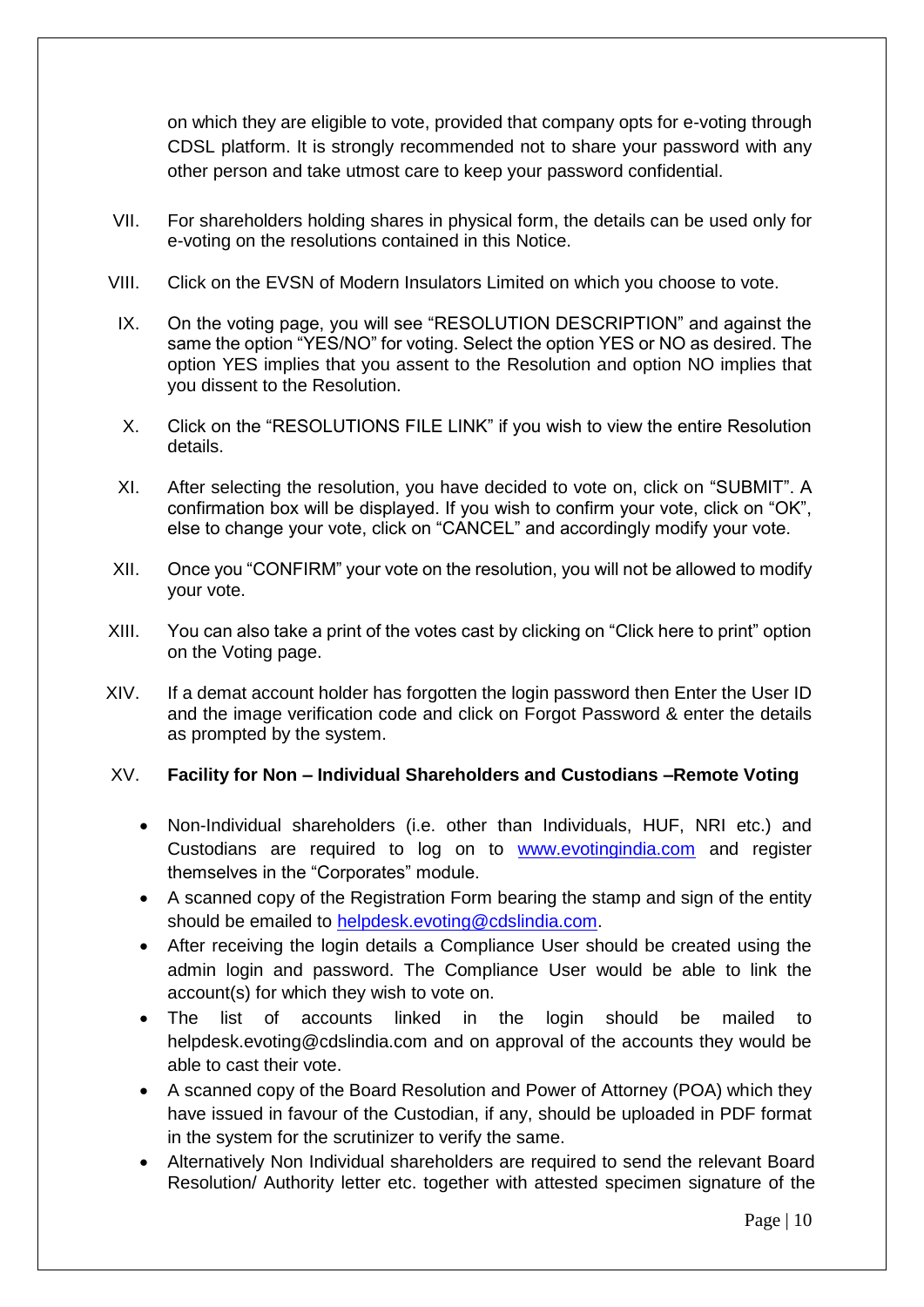duly authorized signatory who are authorized to vote, to the Scrutinizer and to the Company at the email address viz; jyotisoni1804@gmail.com and compliance@moderninsulators.com, if they have voted from individual tab & not uploaded same in the CDSL e-voting system for the scrutinizer to verify the same.

If you have any queries or issues regarding attending AGM & e-Voting from the CDSL e-Voting System, you can write an email to [helpdesk.evoting@cdslindia.com](mailto:helpdesk.evoting@cdslindia.com) or contact at 022- 23058738 and 022 23058542/43.

All grievances connected with the facility for voting by electronic means may be addressed to Mr. Rakesh Dalvi, Sr. Manager, (CDSL, ) Central Depository Services (India) Limited, A Wing, 25th Floor, Marathon Futurex, Mafatlal Mill Compounds, N M Joshi Marg, Lower Parel (East), Mumbai - 400013 or send an email to [helpdesk.evoting@cdslindia.com](mailto:helpdesk.evoting@cdslindia.com) or call on 022-23058542/43.

## **EXPLANATORY STATEMENT CONTAINING MATERIAL FACTS PURSUANT TO SECTION 102 OF THE COMPANIES ACT, 2013**

### **ITEM NO. 1: Re-appointment and Payment of Remuneration to Shri Sachin Ranka as Chairman & Managing Director of the Company**

Shri Sachin Ranka was appointed as Chairman & Managing Director of the Company with remuneration from 1st April 2017 for a period of 5 years. As such, his term of office will expire on 31/03/2022 and it is in the interest of the Company to re-appoint Shri Sachin Ranka for a further period of 5 years with remuneration with effect from 1st April, 2022.

The Board of Directors at its meeting held on 30th March, 2022 re-appointed Shri Sachin Ranka (DIN 00335534) as Chairman & Managing Director of the Company with effect from April 1, 2022 for a further period of five years with remuneration subject to the approval of shareholders by way of Postal Ballot. The terms and conditions of the reappointment and payment of remuneration to Shri Sachin Ranka as Chairman & Managing Director have also been approved by the Nomination & Remuneration Committee of Directors of the Company.

Considering his knowledge of various aspects relating to the Company's affairs and long business experience, the Board of Directors is of the opinion that for smooth and efficient running of the business, the services of Shri Sachin Ranka should be available to the Company for further period of five (5) years.

The term and conditions of remuneration to Shri Sachin Ranka are as under:-

## **i) Basic Salary: -**

Rs. 700000/- per month for first year and thereafter increase as the Board of Directors approve from time to time in accordance with Companies Act, 2013 and rules made thereunder.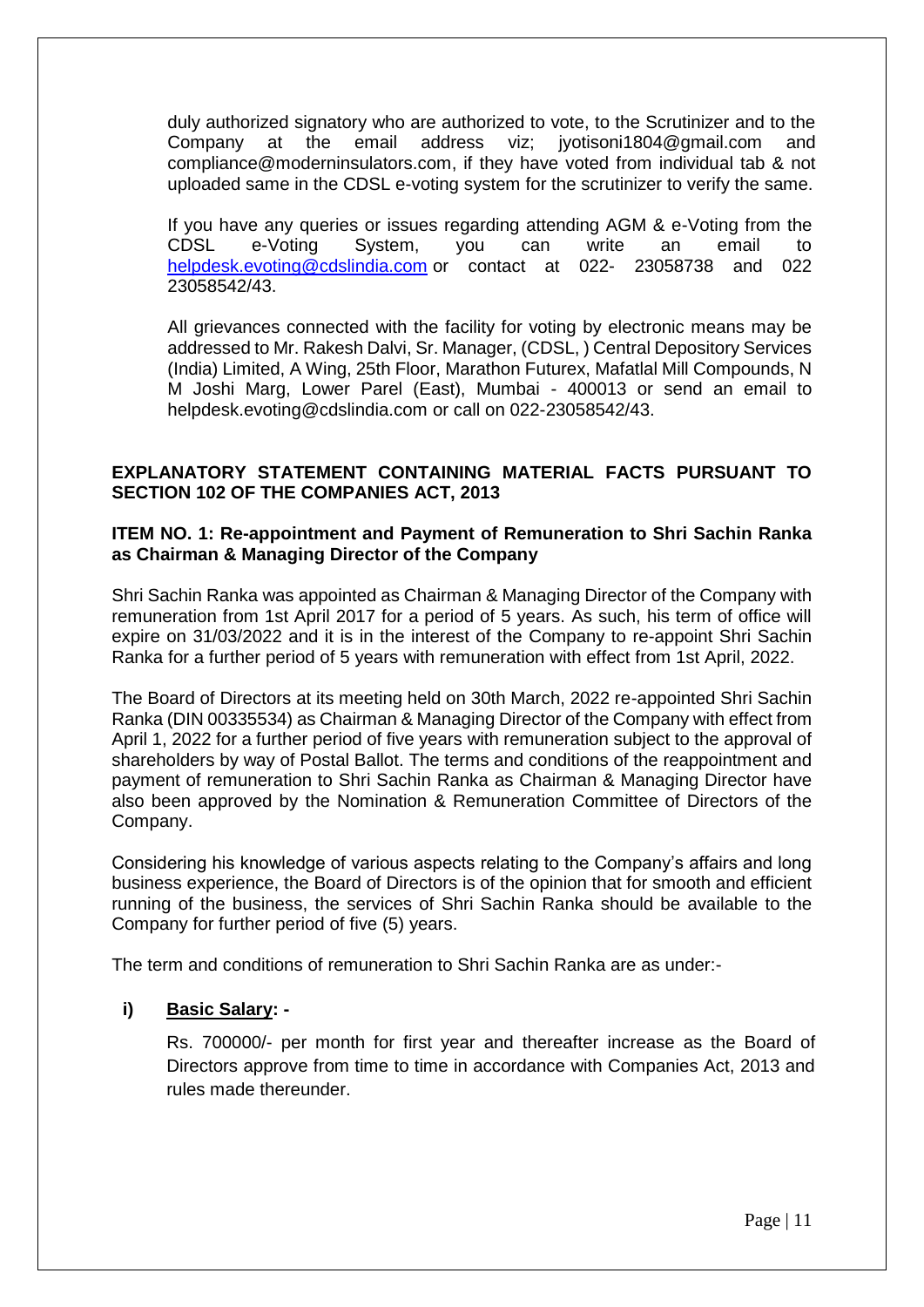### **ii) Perquisites and allowances: -**

- a. Company's contribution towards Provident Fund as per Company's Rules but not exceeding 12% of the basic salary.
- b. Company's contribution towards National Pension System (NPS) as per Company's rules but not exceeding 10% of the basic salary.
- c. Gratuity not exceeding half month's salary for each completed year of service as provided in Gratuity Act.
- d. Free use of car with driver for Company's business.
- e. Free Telephone facility at residence for Company's business.
- f. Fees of Clubs subject to maximum of two clubs, the total amount of which shall not exceed Rs. 200000/- per annum.
- **iii)** He shall not be paid any sitting fees for attending the meetings of Board of Directors or Committee thereof.

Wherein any financial year during the tenure of Shri Sachin Ranka, Chairman & Managing Director, the Company has no profits or its profits are inadequate, the Company may pay to him the above remuneration as the minimum remuneration by way of salary subject to the requisite approvals, if any.

The disclosure relating to Shri Sachin Ranka, as required under the provisions of Securities and Exchange Board of India (Listing Obligations and Disclosure Requirements) Regulation, 2015, is set out as an Annexure to the Notice.

The resolution seeks the approval of members in terms of Sections 196,197, 198 and 203 read with Schedule V and other applicable provisions if any of the Companies Act, 2013 and the Rules made thereunder for the reappointment and payment of remuneration to Shri Sachin Ranka as Chairman & Managing Director of the Company for a further period of 5 years from 1st April, 2022.

None of the Directors other than Shri Sachin Ranka, Key Managerial Personnel and their relatives is concerned or interested in the Resolution at Item No.1 of the Notice.

## **By Order of the Board of Directors For Modern Insulators Limited**

**Sd/- Date: March 30, 2022 Utkarsh Gaur Place: Abu Road Company Secretary and Compliance Officer**